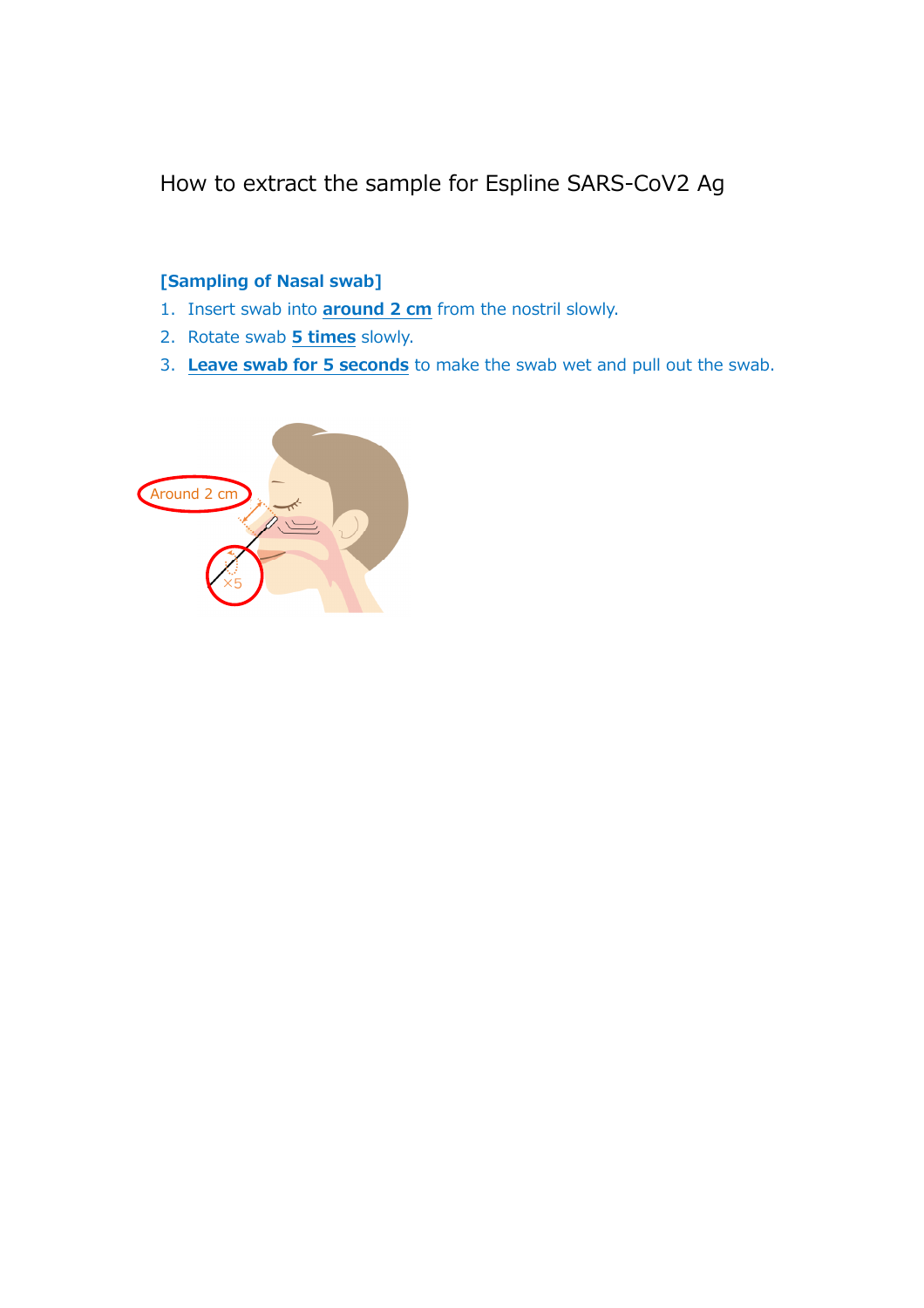## **ESPLINE SARS CoV-2 operation**



### **Precautions and key points for operation are written in red.**

Collect samples (Nasopharyngeal swab fluid specimen)

Dip the swab into the Squeeze Tube to extract the specimen



**Hold the cotton ball of swab appropriately, rotate the swab for about 10 time.** 

If the extraction process is **NOT** enough, it might cause the problem for the flow of developing solution in the reaction cassette.

Hold Squeeze Tube vertically **10 mm above** the Reaction Cassette and apply **2 drops** onto the sample window of Reaction Cassette.



#### **10 mm above**

If the sample is applied too close to the Reaction Cassette, the volume of the sample might be insufficient.

#### **2 drops**

If the sample volume is less or more than 2 drops, it might cause the insufficient test results.

Push the convex button of the Reaction Cassette down 5 **immediately**.



#### **Immediately**

Push the convex button immediately to start the reaction**.**

30 mins Interpretation

If there is no blue "r" line, the result is "Invalid" . Please retest the sample again.

After extracting of enough specimen, set Applicator Tip and leave Squeeze Tube for **5 mins** at the room temperature.

**Take out the swab while squeezing the cotton ball.**



З